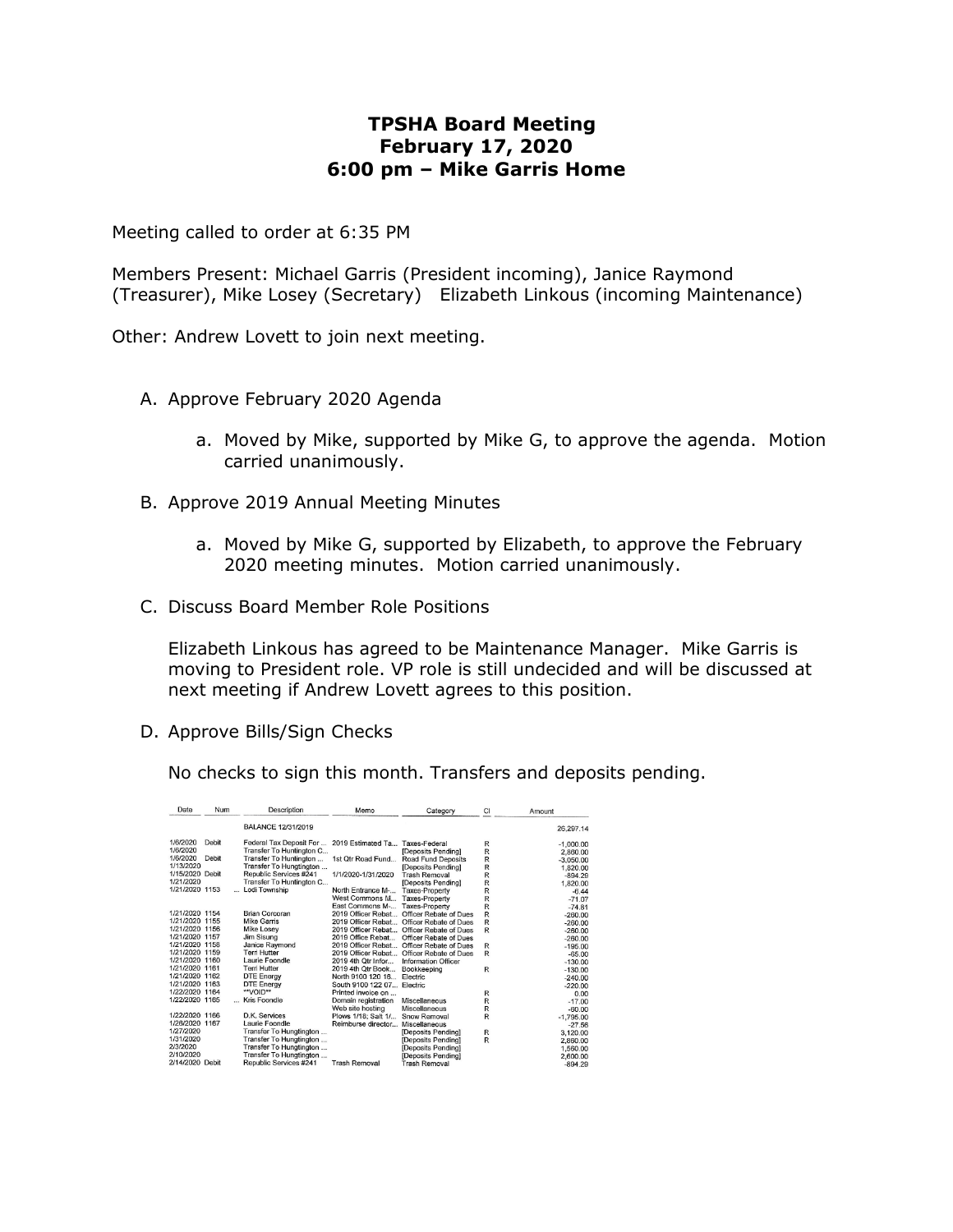E. Review Tax Return

Moved by Janice, supported by Elizabeth, to approve and sign the 2019 tax return as prepared and have it submitted with the check for \$274 for taxes owed. Motion carried unanimously.

F. Review CD That Has Matured With  $\sim$ \$62,000

Rates for new CDs are low but researching we have found rates at CP Federal for 1 year with 1.5%.

Moved by Mike G, supported by Elizabeth,  $\sim$ \$62,000 CD (total amount from CD as of that day) from Huntington that has matured and transfer to CP Federal. Motion carried unanimously.

- G. Review of YTD 2020 Budget/Actuals/Financial Statements
	- The financial statements and actuals were reviewed and tracking as expected.
	- Seven homeowners outstanding for 1st quarter HOA dues. Reminder letters are being sent out from the Board to the homeowners and interest being added per the late accounts.
	- Noting that Blue Water Aquatics bill has been received and paid.

Moved by Mike G, supported by Elizabeth, to approve Treasurer's report as submitted. Motion carried unanimously.

- H. Old Business
- I. New Business

Replace/Repair Original Parcel Boxes

Some boxes have locks (7P/5P) that are failing and the integrity of the doors are also failing.

 The Board is going to investigate replacement this Spring at the same time we investigate adding a larger concrete pad in front of the parcel boxes and extend a concrete pad for the little library box. The Board will plan on an April 2020 action plan on these.

Lighting at Entrances

 Discussed making improvements to the quality and quality of lighting at north/south entrances, as well as adding spotlights to highlight outer and middle pillars.

Fence Repair

 Discussed; we are investigating these funds for Spring projects and will revisit the amounts in April.